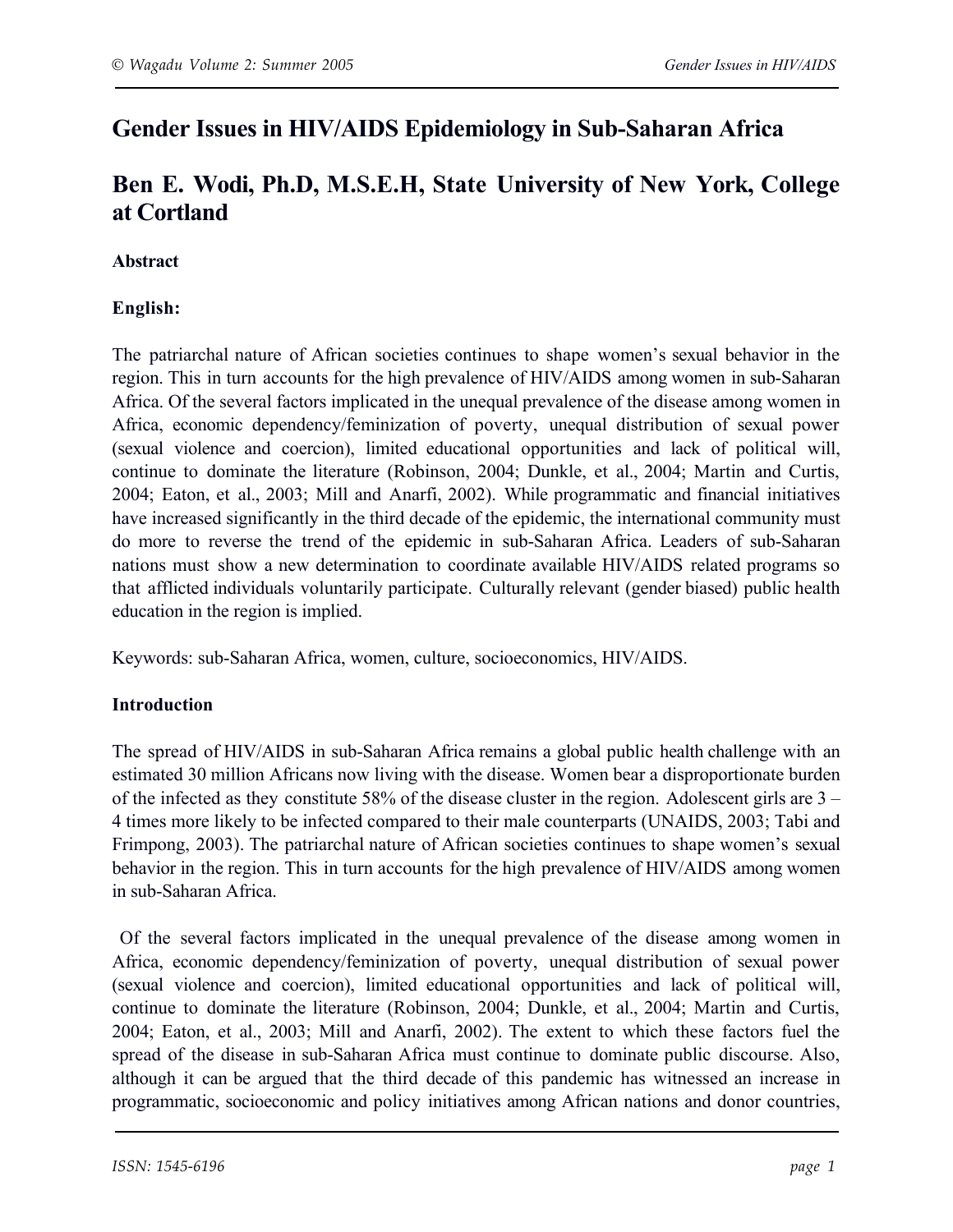some basic questions would appear pertinent at this time. Is the international community doing enough to reverse the spread of this contagion in sub-Saharan Africa? How determined are African leaders to coordinate available national and international resources in the battle against HIV/AIDS in the region? Most importantly, what strategies can African leaders formulate in order to effectively address the disproportionate prevalence of the disease among women? These issues constitute the major thrust of this article.

#### **Culture and Gender Roles**

Culture as a set of guidelines acquired from infancy tells the individual how to think, feel, perceive and act either as a male or female. Helman (2001) notes, "The division of human society into two gender cultures is one of the basic elements of social structure, and an important part of the symbolic system of any particular society." (p. 110).

This would illustrate the culturally accepted double standards in patterns of behavior between the genders in many cultures. Women are expected to maintain their purity and not bring shame on their husband and family. A man's honor in some societies may well lie on how well the women in his life conduct themselves. For example, among the Muslim Swahilis in Mombasa, Kenya, women are expected to be dependent on men. It is the responsibility of men in this society to provide for and therefore control women and children. Similar pattern of male domination has been reported in Mediterranean societies where premarital/extramarital affairs define masculinity (Ibid, p.110). In South Africa, cultural influences in the spread of HIV/AIDS among women include the fact that "young men claim ownership of their sexual partners." (Eaton, et al. 2003). These men feel justified to have sex on demand including the use of force in a romantic relationship. Thus the patterns of behavior rooted in gender cultures especially in less industrialized societies become significant in the high prevalence of sexually transmitted diseases among women. These societies would be considered patriarchal and understanding their role in the spread of HIV/AIDS is important in any effective intervention program.

#### **Patriarchy and HIV/AIDS**

The relationship between patriarchy and gender roles has been widely discussed in the literature (Parish, 2001; Tabi and Fripong, 2003; Martin and Sandra, 2004).

African societies are patriarchal (Airhihenbuwa, 1995), with some ethnic traditions requiring female pre-marital chastity while others require women to prove premarital virility by having babies (Schoepf, 1991). Girls are therefore socialized from very young ages to play subordinate roles. Girls that are socialized this way would then grow up as desirable women for marriage. They could be rewarded by their families for enhancing family honor and image. Thus years of "hand-me-down" conditioning of women have accounted for gender inequality in the region. In the era of HIV/AIDS, this power imbalance between the sexes carries a new sense of urgency. Women have become especially susceptible to the disease as a result of their limited power in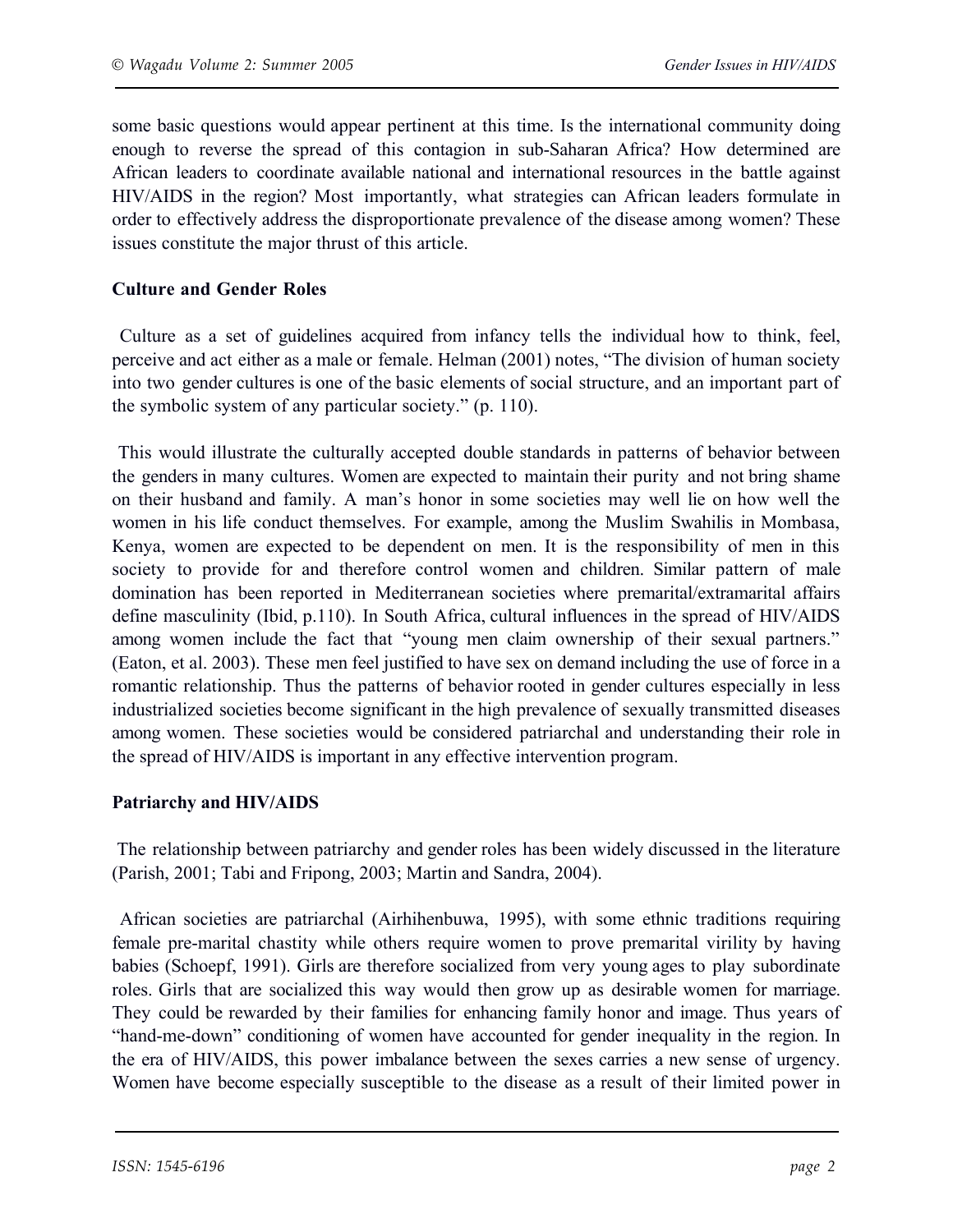sexual encounters. In one estimate,  $6 - 11\%$  of young women aged  $15 - 24$  years were HIV positive compared to  $3 - 6\%$  of their male counterparts (Tabi and Frimpong, 2003). Any intervention program designed to reduce the high incidence of HIV/AIDS among women in the region must first address socioeconomic and cultural issues in addition to political will. The role of the international community in poverty alleviation programs as well as HIV/AIDS control in the region is also pertinent.

### **Female Poverty, Economic Dependency and HIV/AIDS**

Several social, economic, cultural and political factors account for African women's dependence on men and their consequent vulnerability to HIV/AIDS.

In African societies, the desire by men to have many children and women to validate their marriage through multiparity (having borne more than one child), have been implicated in the spread of this contagion (Moyo and Mbizvo, 2004). In these societies, marital fidelity is questionable since the relationships are usually not mutually monogamous. Moyo and colleague reiterate the fact that "… in Zimbabwe, women may be under pressure from their spouses or sex partners not only to reproduce, but to also achieve a desired number of surviving children." (Ibid, p. 10). In their assessment of the quality of sexual partnership reporting in rural Tanzania, Nnko and colleagues noted that while 40% of married men reported having non-marital partners, only 3% of married women engaged in this habit (Nnko, et al., 2004).

It is clear that even though marriage could protect spouses from sexually transmitted diseases, this can only be true if both spouses enjoy equal power in their marital relationship. Compared to Western countries, women in traditional African societies lack the power to deny sex to their spouses even when they can prove instances of marital infidelity in their relationship. In a study in Zimbabwe, it was noted that majority of the HIV-positive women were actually infected by their spouses (UNAIDS, 2003). Even more revealing is that in a survey of a group of rural women in Sierra Leone, one half actually believed that their spouses had a right to beat them. They also admitted that it is the woman's obligation to have sex with her spouse on demand even if she was not interested (Ibid). Females head most of the impoverished households in sub-Saharan Africa (Cohen, 1992). In the face of increasing needs, these women would likely engage in transactional sexual activities either occasionally or as professional commercial sex workers, thereby promoting a vicious cycle in the spread of HIV/AIDS.

### **Access to Condoms**

In their Millennium Development Goals, the United Nations has identified condom use as well as education in combating the spread of HIV/AIDS (Robinson, 2004). Yet several studies would suggest limited availability and usage of this important weapon against HIV transmission in sub-Saharan Africa (Eaton, et al., 2002; Volk and Koopman, 2001; Adih and Alexander, 1999). These studies present sociocultural, economic and religious barriers in the limited condom use in the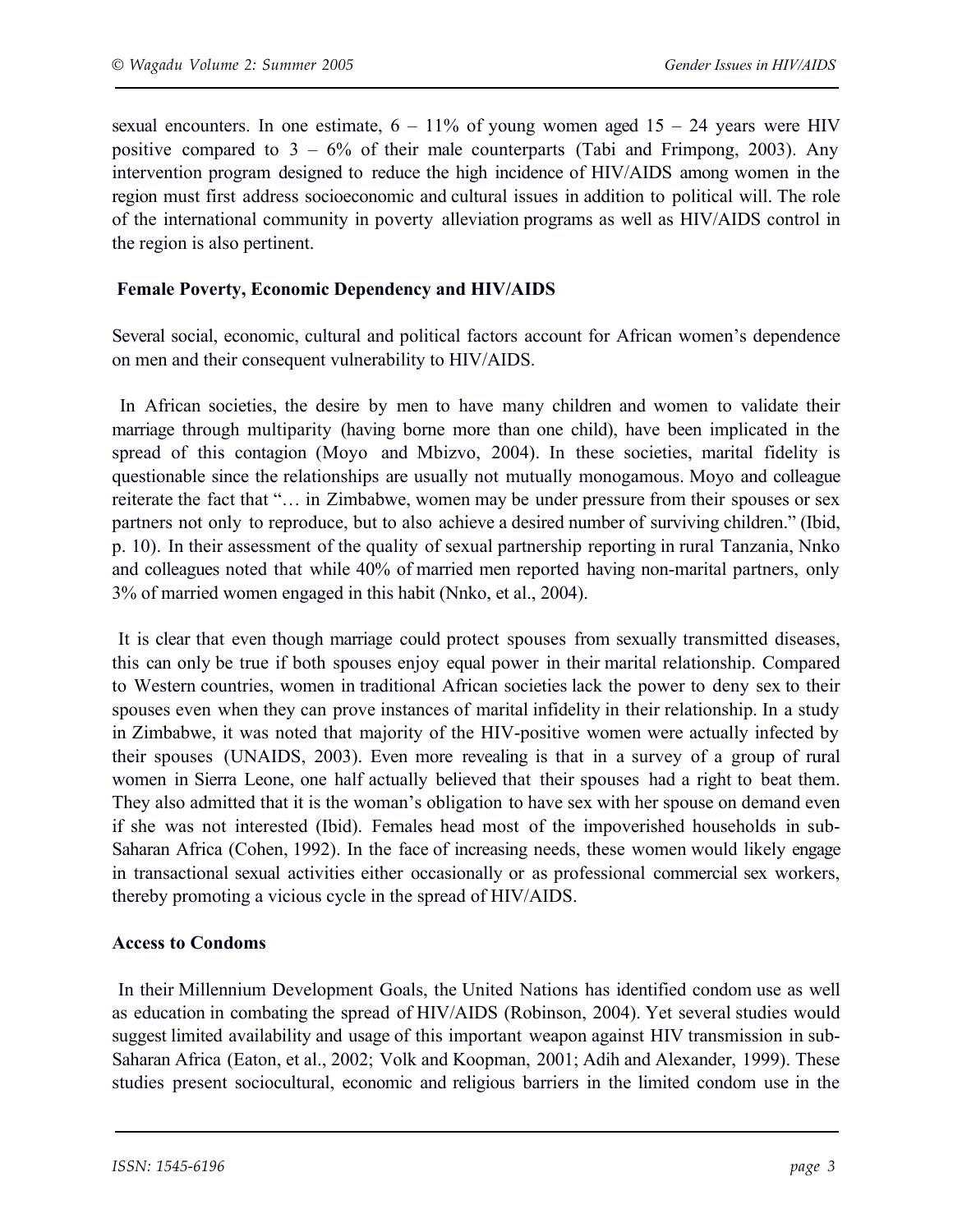region. For example, in their study of "Health information sources for Kenyan adolescents …," Pratt, et al. (2000) note that religion is the most frequently cited factor influencing teenage pregnancy and consequently sexually transmitted diseases (STDs) such as HIV/AIDS in that country. Christianity is the dominant religion in Kenya with 30 % of the population claiming to be Catholics. The conservative Protestant and Catholic religions openly preach against the use of any barrier methods in sexual encounters among their members. The result is that women members as the most vulnerable population are denied opportunities for sex education including use of condoms to prevent sexually transmitted diseases (Pratt, et al. 2000). In their response to the Declaration of Commitment on HIV/AIDS adopted by consensus at a special session of the United Nations General Assembly in June, 2001, The Vatican notes that "The Holy See's support for a new commitment to fight AIDS does not include a change in its moral position on the use of condoms as a means of preventing H.I.V infection …." (United Nations General Assembly, 2001). Christianity remains the dominant religion in sub-Saharan Africa.

On the other breadth, several young people harbor a number of misconceptions and negative attitudes about how sexually transmitted diseases such as HIV are spread. In his (2002) survey of HIV/AIDS knowledge and attitudes among secondary school students in Nigeria, this writer found that of 100 respondents, 60% admitted that none or few of their friends used condoms in sexual encounters. Ladner, et al. (2002), also noted similar limited condom use pattern among students in rural Zimbabwe. Akande, (1994) reported a high incidence of risky sexual behavior among students in Zimbabwe and Nigeria in spite of adequate knowledge levels. Nearly 30% of 1400 students surveyed admitted to never using condoms. However condom use increased significantly with free access to them. Most of the non-users are women whose sex partners discourage barrier methods of any kind in sexual encounters (De Bruyn, 1992). In situations where younger women are economically dependent on older men, they lack the negotiating power to insist on condom use during sexual encounters (Schoepf, 1993). This only exacerbates the rate of vulnerability of women to HIV/AIDS in the region.

### **Gender and Healthcare Seeking Behavior**

Gender inequity in health care remains another factor in the disproportionate burden of HIV/AIDS among women in sub-Saharan Africa. Women are less likely to seek health care or be cared for in health care settings compared to men. Socioeconomic status and low literacy are major factors influencing this outcome. Low literacy rates tend to hamper women's knowledge about prevention strategies. Many women in the region are less likely to benefit from anti - HIV/AIDS campaigns channeled through the print media. Radios and televisions are owned mostly by men. Women in rural settings are worse off (De Bruyn, 1992). Women are more likely to delay seeking health care either because symptoms were not considered severe, had disappeared or for lack of money. Even when women sought care, they were more likely than their male counterparts to turn to public health care facilities where marginal care is the norm (Voeten, 2004). Even more troubling is the strong belief system in African societies. Most believe in the power of traditional healers to make people ill or well. This is manifest in the high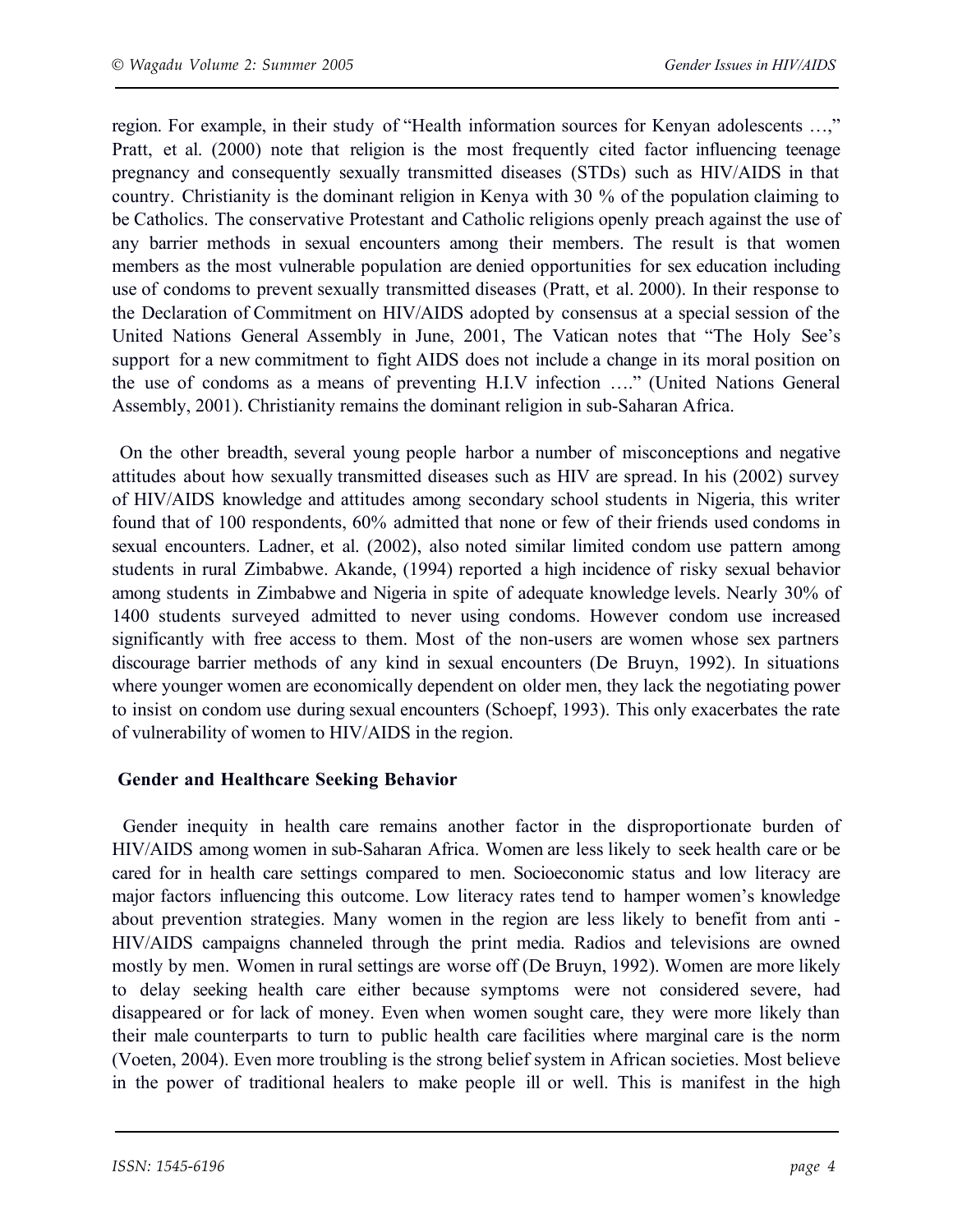patronage of sub-Saharan Africans to traditional healers.

A study of traditional healers' practices and the spread of HIV/AIDS in south eastern Nigeria revealed a troubling HIV transmission risk among these healers. Reuse of unsterilized needles and cross contamination with patients' body fluids were practices among Nigerian traditional healers of greatest public health concern. Sixty percent of Nigerians patronize traditional healers (Peters, 2004). The power of suggestion by traditional healers to their patrons often delays prompt appropriate medical intervention. Also, the use of one blunt instrument on several clients in their practices constitutes a major factor in the spread of HIV/AIDS in sub-Saharan Africa (Ibid). With limited resources, women become most vulnerable to these hazardous alternative remedies.

#### **Mother to Child Transmission**

The above issue has serious implication for mother-to-child transmission (MTCT). Over 1900 infants are estimated to be infected with HIV daily, primarily through MTCT in sub-Saharan Africa. Among pregnant women in sub-Saharan Africa, the HIV seroprevalence rate is over 30 percent (Shetty and Maldonado, 2003). Although significant advances have been made in the prevention of MTCT in the past decade, these benefits are not fully available to resource poor countries especially sub-Saharan region. In addition to cost, ignorance, low literacy rates, patronage of ethnomedical practioners remains a challenge. As noted above, since over one-half of people in the region patronize alternative remedies, pregnant women are likely to either be infected while being treated for other ailments or would be unwilling to visit regular post-natal facilities. This in turn would result in missed opportunities to learn about preventing MTCT. Among the barriers to low HIV serostatus disclosure rate among women in sub-Saharan Africa are accusations of infidelity by their spouses, abandonment, discrimination and violence. Women attending free standing antenatal clinics are more likely to reveal their HIV serostatus (Medley, et al., 2004). This would promote early treatment and a reduction in MTCT.

#### **Sexual Violence and Coercion**

Sexual violence and coercion of women in sub-Saharan Africa and the implication for HIV transmission have been reported in earlier studies (De Bryun, et al. 1992; Schoepf, 1993). More recently, similar observations have been documented (Tabi and Frimpong, 2003; Parish, 2003). Even more current studies continue to associate intimate partner violence and high levels of male control in a woman's current relationship with HIV seropositivity (Dunkle, et al. 2004). The authors warn that women with violent or controlling male partners remain at increased risk of HIV infection. They argue for social discourse and effective intervention strategies on the relationship between masculinity, intimate partner violence, male dominance in relationships, and their implications for high HIV prevalence among women in sub-Saharan Africa (p. 1415).

In patriarchal societies of Africa, the above suggestion would constitute a feat that could challenge the very core of African masculinity. On the other hand, it also strongly suggests the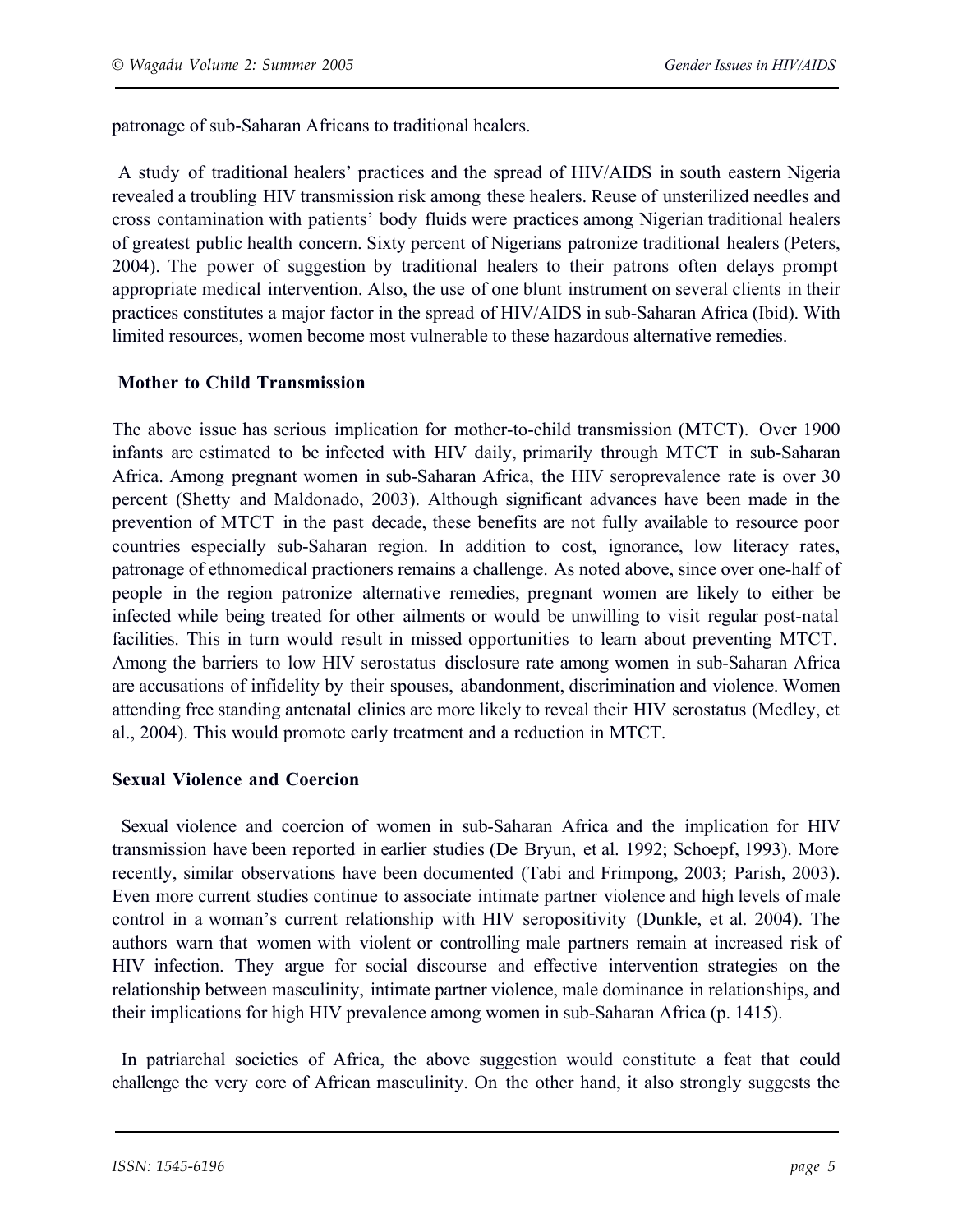need to examine ways that males from traditional African societies could be enticed to become part of the solution. It is safe to argue that faced with the grim statistics about high morbidity and mortality rates of their female mates (from AIDS) in the region and the implication for quality of life of both genders, African males will see the need to embark in some behavior change. In the same vein, other traditional practices such as female genital mutilations, forced marriages and early pregnancies which compromise the quality of life for women and young girls in the region must be addressed. The reasons for genital mutilations have been documented. They mostly center on the same theme of gender control that dates back in time (Henrion, 2003).

#### **Governance and Political Will**

It is the responsibility of governments to protect its most vulnerable citizens from health hazards. In the era of HIV/AIDS, governments in sub-Saharan Africa with the highest prevalence of this disease must do more to protect women. These governments must show leadership in educational intervention programs that target women and their male partners in order to reduce risky behaviors which otherwise subject women to this contagion. A clear public policy focusing on condom availability/proper usage, pre-natal HIV testing/prompt treatment in order to reduce MTCT, abstinence education and a variety of socioeconomic incentives should be considered a good investment by the leadership of sub-Saharan nations in the war against HIV/AIDS.

In those countries where there is political will and government commitment to controlling HIV transmission, significant decline in incidence (including among women) has been noted. Uganda in East Africa continues to be applauded for their government's unequivocal commitment to the control of HIV (Ghys, et al., 2002, Wax, 2003). Women in Uganda would appear less burdened with the disease compared to their counterparts in sub-Saharan Africa. Some leaders in sub-Saharan Africa are yet to fully commit resources to the prevention of MTCT. For example, President Mbeki of South Africa ignited a political fire over the link between HIV and AIDS arguing that the two were not linked. Actually, it was only after the Constitutional Court of South Africa ordered him to make antiretroviral drug, nevirapine, available to pregnant women in order to prevent mother-to-child transmission did he fully assume the needed leadership role (Fassin and Schneider, 2003). This is also indicative of lethargy and denial among leaders in the region that contributed to the high incidence and mortality from the disease.

Zambia and recently Botswana are also showing some progress albeit painfully slow. Several African leaders have also begun to show commitment by having the president of their countries preside directly on HIV/AIDS commissions. Burkina Faso, Burundi, Congo, Ethiopia, Ghana, Kenya, Mozambique, Niger, and Nigeria are examples of countries whose Presidents and Prime Ministers have shown commitment at the highest level of leadership by directly presiding over HIV/AIDS commissions (UNAIDS, 2003). It is clear that commitment at the highest level of leadership among nations in Africa is part of the recipe needed to begin reversing the HIV/AIDS trends in the region. Such commitment must address the disproportionate burden and those factors that place women at the highest level of susceptibility to HIV in sub-Saharan Africa.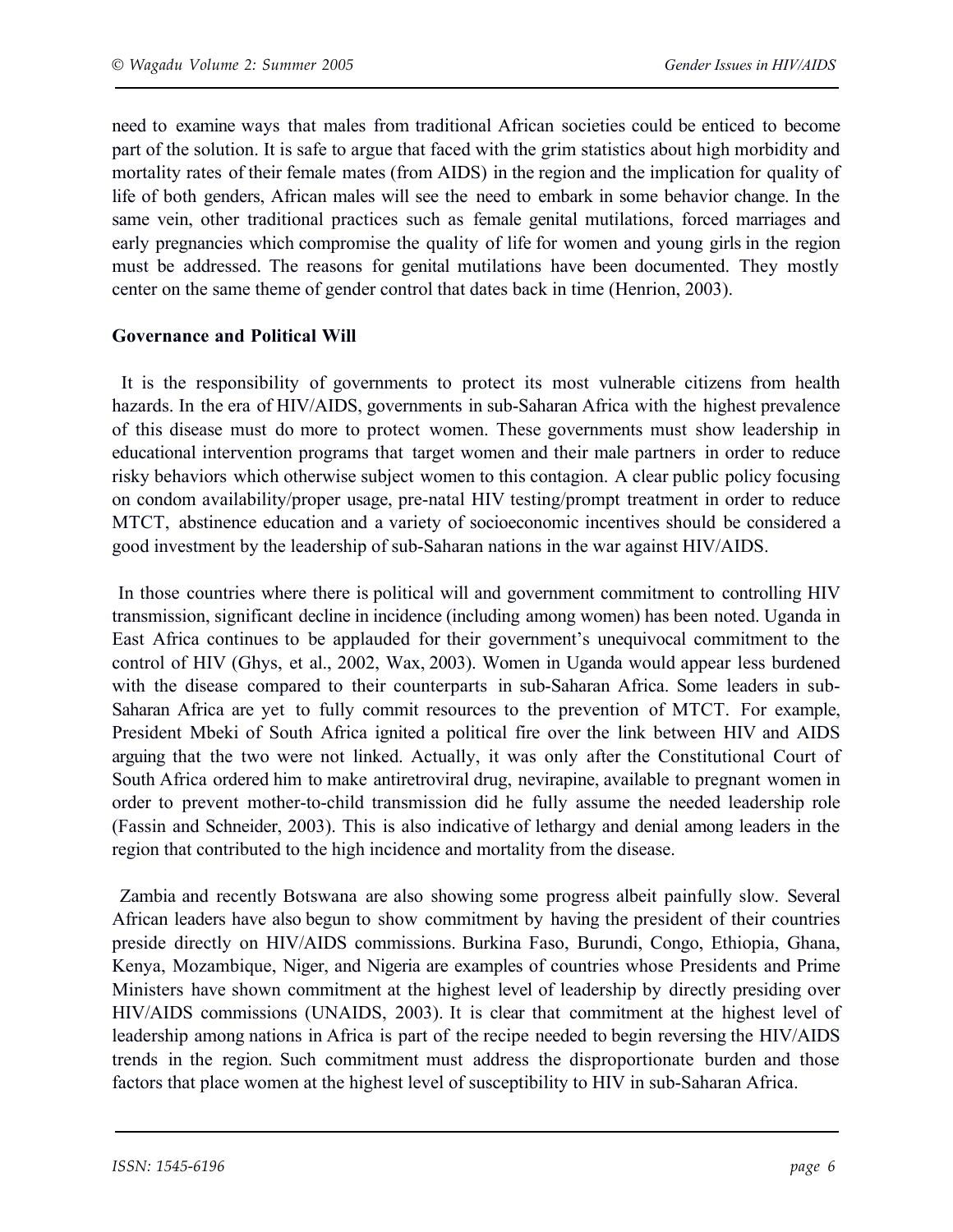## **International Commitment**

 Although the international community waited too long to mobilize resources to fight HIV/AIDS in sub-Saharan Africa, it is heartening to see increasing commitment from many industrialized nations of the world. The international community now sees HIV/AIDS affliction as a civil rights issue. Thanks to the development of antiretroviral regimes, AIDS can easily be transformed into a manageable chronic disease. Thus in the third decade of this pandemic, there is reason for cautious optimism. However, the role played by the international community especially the affluent countries in making these life saving drugs available in sub-Saharan Africa is of particular significance at this time. Again, these programs must target socioeconomic and political vulnerabilities of women in the region.

Several programs targeted at sub-Saharan Africa, if sustained and simplified, will continue to make a difference. For example, commitment of \$15 billion dollars over the next five years by the United States government towards the Global Fund to Fight HIV/AIDS, Tuberculosis and Malaria has been hailed by the international community as an effort in the right direction. However, the program appears to be punctuated with a lot of public relations gesture as only \$200 million a year is actually dedicated to the HIV/AIDS, TB and Malaria control program. The program has already become mired in bureaucratic and partisan red tape with its abstinence and pro-life stance (Wise, 2003). Similarly, the World Health Organization has engaged on an ambitious program of providing 3 million people (living with AIDS) anti-retroviral treatment by the end of this year. The WHO calls this initiative "3 by 5 plan." In collaboration with multilateral institutions, governments and individuals such as the World Bank, The Global Fund to Fight AIDS, Tuberculosis and Malaria, President Bush's \$15 billion pledge, the Bill and Melinda Gates Foundation, as well as other Non governmental Organizations, the WHO hopes to reverse Africa's HIV/AIDS epidemic (Fleck, 2004). To what extent women will benefit from these initiatives given their limited socioeconomic and political leverage remains an open question.

Similarly, former President Bill Clinton has brokered a landmark AIDS deal aimed at making ARVs available to poorer countries. He hopes to make life saving drugs available to 2 million people by the year 2008. Through his efforts, countries such as Canada, Ireland, and Great Britain among others have contributed to the initiative. Ireland has already committed \$58 million to Mozambique while Britain hopes to donate 320 million pounds by the year 2006. Furthermore, Britain plans to place the HIV/AIDS epidemic at the center of the G-8 and European Union agenda in 2005 (IBPD, 2004). These are the types of initiatives needed in order to begin reversing the HIV/AIDS trend in sub-Saharan Africa. Similarly, nations in the region that are severely afflicted by the pandemic must show commitment by ensuring coordination of these programs with particular emphasis on women. The need for afflicted nations in the region to vigorously engage in public health education as well as voluntary testing, now assumes additional urgency as international initiatives targeted at the region increase. This would help to identify those individuals, especially women for intervention at the stage of susceptibility.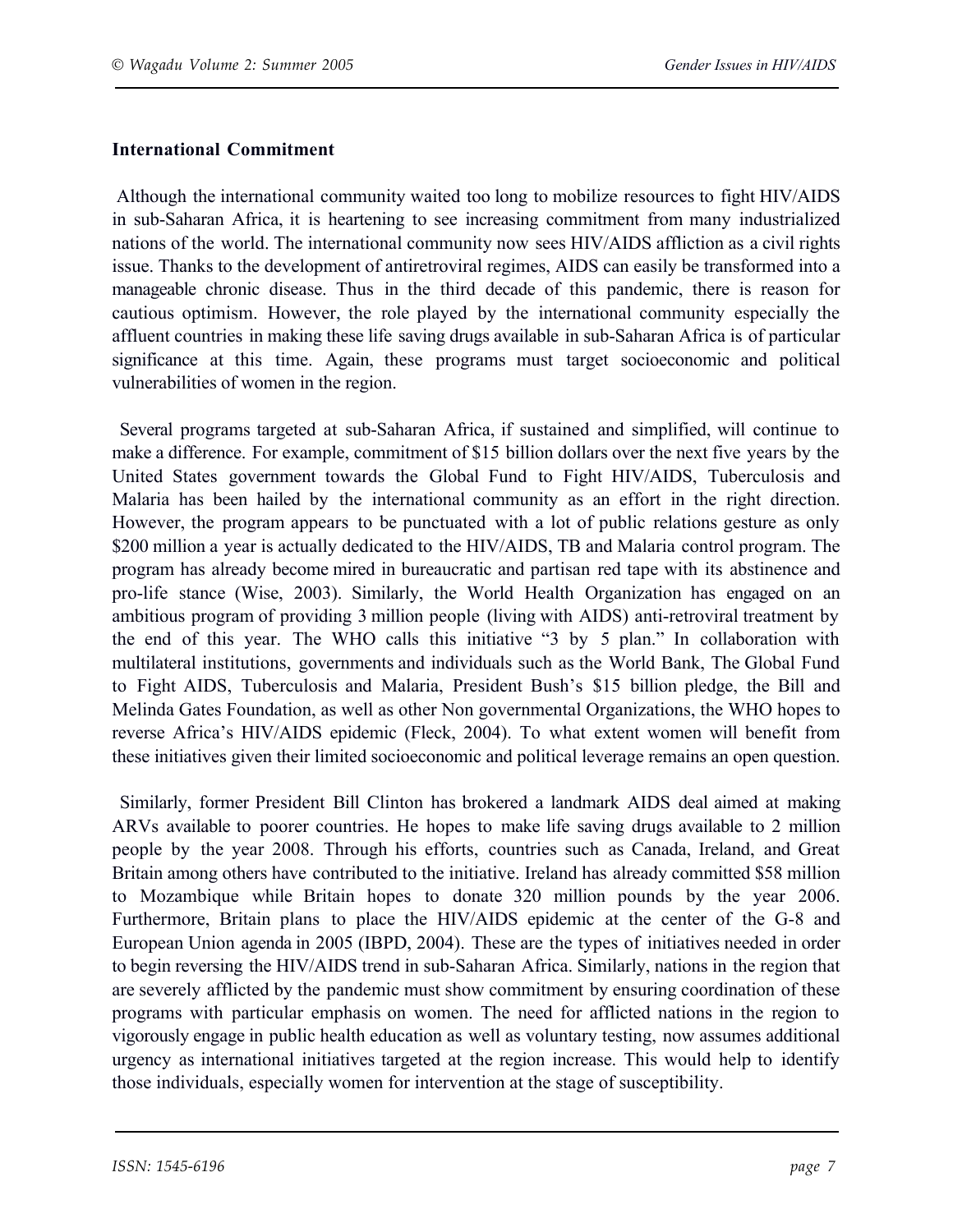# **Conclusion**

It is clear that the HIV/AIDS pandemic in sub-Saharan Africa is driven by poverty. It is also clear that the war on HIV/AIDS in the region will not be won until socioeconomic constraints and gender subordination in these nations have been addressed. The education of men about women's status must take center stage throughout the region. Poverty reduction (especially among women heads of households) through international initiatives similar to the ones described above as well as debt relief and/or forgiveness must constitute part of the intervention program. Increased literacy of women but in particular young girls is very essential to controlling the disproportionate burden of the contagion among women in the region. Human development that focuses on health education and skills development (especially for girls and women) must underlie any intervention program to influence the spread of HIV/AIDS in sub-Saharan Africa.

### **References**

Adih, WK., Alexander, CS. (1999). Determinants of condom use to prevent HIV infection among youth in Ghana, Journal of Adolescent Health, 24 (1) 63-72

Airhihenbuwa, CO. (1995). Health and Culture: Beyond the Western Paradigm. Sage, Thousand **Oaks** 

Akande, A.(1994). AIDS-related beliefs and behaviours of students: evidence from two countries (Zimbabwe and Nigeria). International Journal of Adolescent Youth, vol 4(3-4): 285-303

Cohen, D. (2001). Poverty and HIV/AIDS in sub-Saharan Africa. Available online: www.undp.org/hiv/publications/issues/english/issue27e.html

De Bruyn, M. (1992). Women and AIDS in developing countries. Social Science and Medicine, 34 (3) 249-262

Dunkle, KL., Jewkes, RK., Brown, HC., Gray, GE., McIntyre, JA., Harlow, SD. (2004). Transactional sex among women in Soweto, South Africa: prevalence, risk factors and association with HIV infection. Social Science & Medicine, 59 (8) 1581 – 1592

Eaton, L., Flishera, J. and Aarob, LE. (2003).Unsafe sexual behaviour in South African youth. Social Science & Medicine 56 (1) 149 – 165

Fleck, F. (2004). WHO hopes 3-by-5 plan will reverse Africa's HIV/AIDS epidemic, Bulletin of the World Health Organization 82 (1)

Fassin, D., Schneider, H. (2003). The politics of AIDS in South Africa: beyond the controversies.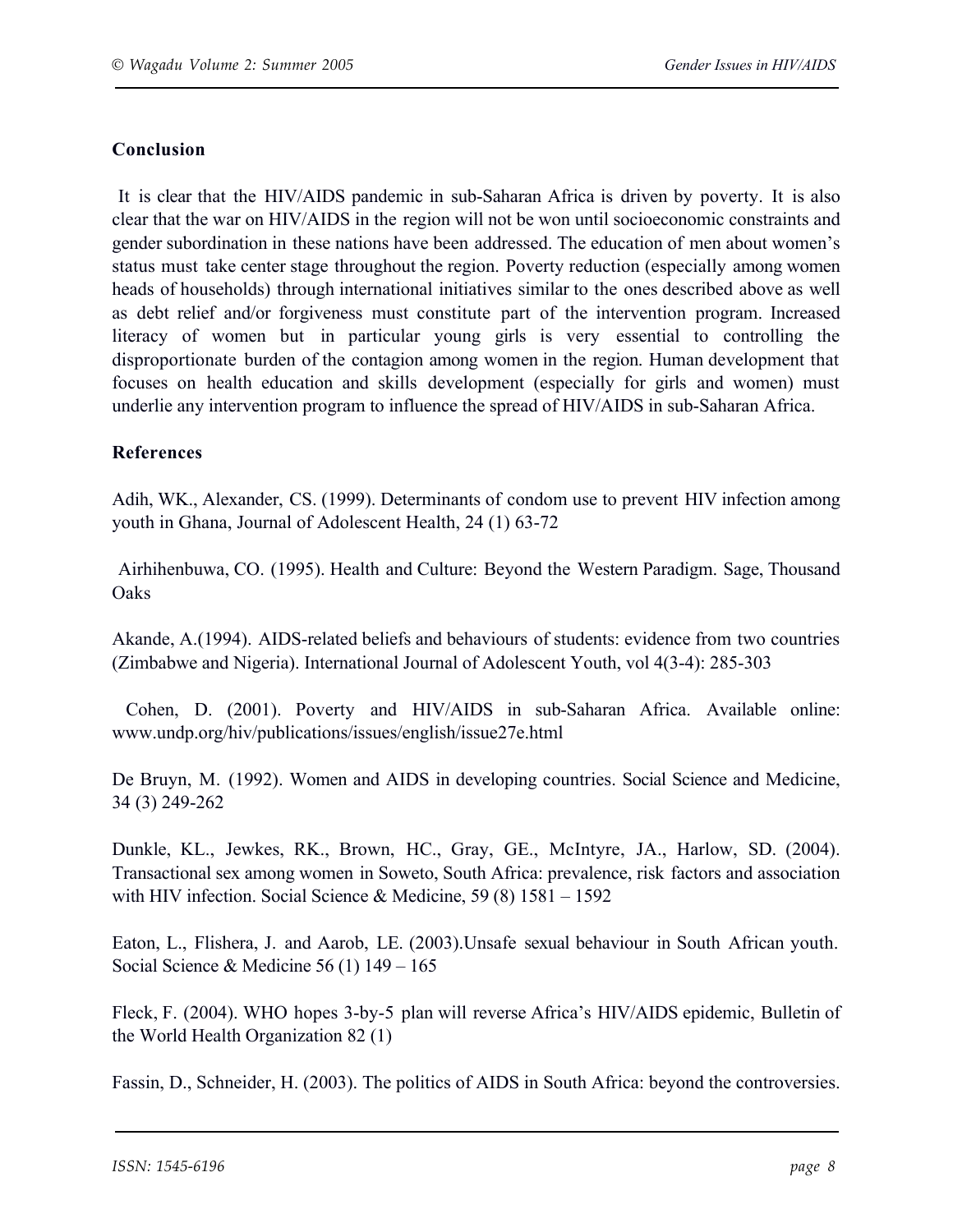British Medial Journal, 326: 495-497

Ghys, PD., Walker, N., Hankins, C. (2002). AIDS in Africa. The Lancet 360 (9343) 1425

Helman, CG. (2001). Culture, Health and Illness. Butterworth-Heinemann, pp. 108-112

Henrion, R. (2003). Female genital mutilations, forced marriages, and early pregnancies. Bulletin of the Academy of National Medicine. 187 (6) 1051-1066

International Barrier Protection Digest (2004). Clinton brokers landmark AIDS deal. Available online www.durexhealthcare.com

Joint United Nations Programme on HIV/AIDS (UNAIDS) (2003). Accelerating action against AIDS in Africa. Available online: www.unaids.org.

Joint United Nations Programme on HIV/AIDS (UNAIDS) & World Health Organization (WHO) (2002).AIDS Epidemic Update: December 2002. Available online: www.unaids.org

 Ladner, J., Cartouxb, M., Dauchetb, L., Van de perreb, P., and Czernichowb, P. (2002). Teenage African women and HIV-1 infection. The Lancet 360 (9348) 1889

Martin, SL., Curtis, S. Gender-based violence and HIV/AIDS: recognizing links and acting on evidence. The Lancet, 363 (9419) 1410 – 1411

Medley, A., Garcia-Moreno, C., McGill, S., and Maman S. (2004). Rates, barriers and outcomes of HIV serostatus disclosure among women in developing countries: implications for prevention of mother-to-child transmission programmes. Bulletin of the World Health Organization, 82 (4) 299-307

Mill, JE. Anarfi, JK. (2002). HIV risk environment for Ghanaian women: challenges to prevention. Social Science &Medicine, 54 (2002) 325 – 337

Moyo, W., Mbizvo, MT. (2004). Desire for a future pregnancy among women in Zimbabwe in relation to their self-perceived risk of HIV infection, child mortality, and spontaneous abortion. AIDS and Behavior,  $8(1)$  9 – 15

Nnko, S., Ties Boerma, JTJ., Urassa, M., Mwaluko, G., Zaba, B. (2004). Secretive females or swaggering males? Assessment of the quality of sexual partnership reporting in rural Tanzania. Social Science & Medicine, 59 (2) 299 – 310

Peters, EJ., Immananagha, KK., Essien, OE., Ekott, JU. (2004). Traditional healers'practices and the spread of HIV/AIDS in south eastern Nigeria. Tropical Doctor. 34 (2) 79-82